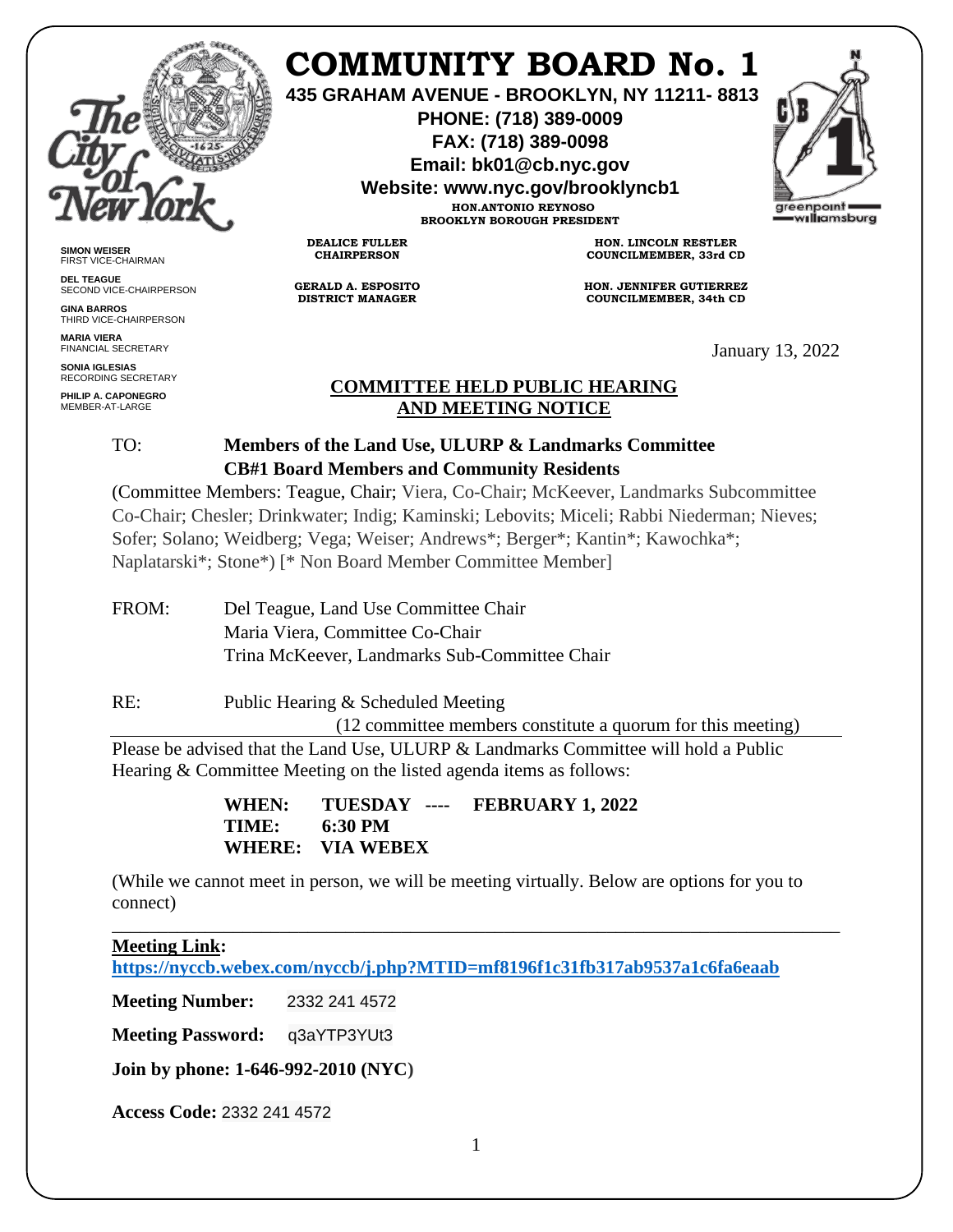#### **PUBLIC HEARING**

#### **All persons who wish to speak or submit testimony, MUST SIGN UP PRIOR to the meeting by 2PM.**

**NOTE --- All persons who wish to speak during the meeting --- Please see form: <https://www1.nyc.gov/site/brooklyncb1/meetings/speaker-request-form.page>**

#### **1. ROLL CALL**

**2. PRESENTATION: Broadway Triangle (Application No. C 220209 HAK)-** This is a public application by HPD requesting a UDAAP designation and disposition of City-owned property to facilitate the development of a new nine-story rental residential building with approximately 29 units of affordable housing located at 29-31 Bartlett Street, located in CD 1 Williamsburg, Brooklyn. Presenters: Charlie Stewart, St. Nicks Alliance, Frank Lang, St. Nicks Alliance, Makeda Marshall-NeSmith, NYC Department of Housing Preservation and Development

## **3. ADJOURNMENT OF PUBLIC HEARING COMMITTEE MEETING**

(Proceeding the Committee Held Public Hearing)

#### **AGENDA**

- The Land Use, ULURP & Landmarks [subcommittee] will meet after the public hearing portion is completed and deliberate on comments/recommendations for Broadway Triangle and 840 Lorimer Street to submit to the Department of City Planning.
	- 1.) **Broadway Triangle (Application No. C 220209 HAK)-** This is a public application by HPD requesting a UDAAP designation and disposition of Cityowned property to facilitate the development of a new nine-story rental residential building with approximately 29 units of affordable housing located at 29-31 Bartlett Street, located in CD 1 Williamsburg, Brooklyn. Presenters: Charlie Stewart, St. Nicks Alliance, Frank Lang, St. Nicks Alliance, Makeda Marshall-NeSmith, NYC Department of Housing Preservation and Development
	- 2.) **PRESENTATION**: **City Planning (C 210299 ZMK, 210300ZRK) 840 Lorimer Street, Brooklyn, NY 11222 - The Project Area consists of the southern most tax lots of tax block 2679, bounded by Driggs Avenue to the south, Lorimer Street to the west and Manhattan Avenue to the east. The lots in the Project Area are lots 32, 34, 42 and 43. Lot 43 is the Development Site.**  (Applicant/Presenter: Mr. Richard Lobel, Sheldon Lobel PC, Ms. Amanda Iannotti, Sheldon Lobel PC, Sam Feigenbaum, Bienenfeld Architecture and Richard Bienenfeld, Bienenfeld Architecture)